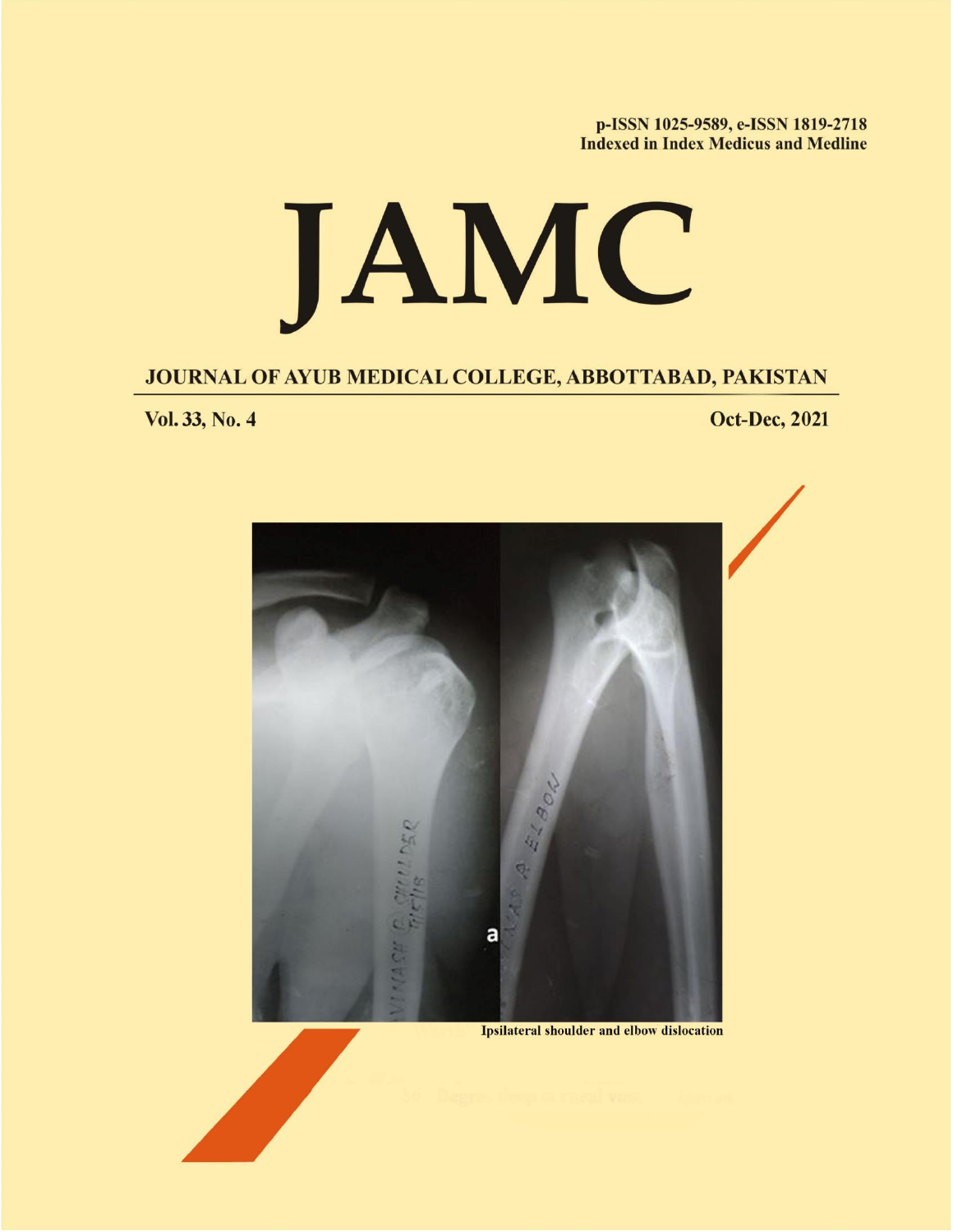## **JAMC**

## **JOURNAL OF AYUB MEDICAL COLLEGE**

## **PATRON & MANAGING EDITOR** Umer Farooq

**CHIEF EDITOR** Muhammad Salim Wazir

**PUBLICATION EDITOR** Shahbaz Ali Khan

**EDITORIAL BOARD** Tariq Saeed Mufti Muhammad Ayub Guo Xiong Tajamal Mustafa Qian Yan Kang Arshad Zafar Abdul Aziz Awan Babar Tasneem Shaikh

**ADVISORY BOARD**

Muhammad Javed Rehman Ghani Syed Humayun Shah AJ Khan Muhammad Aslam Shuja Tahir Shaukat Ali Jawaid JA Khan Iftikhar Qayum Irfan ud Din Khattak Salim Afzal Khan

**STATISTICAL REVIEW** Ashfaq Ahmed Mohammad Adnan Rashid M. Zeeshan Haroon

**SECRETARY** Qazi Waheed Gul

**ASSISTANT** Wali Muhammad

Yasir Aziz

| Vol. 33 (4)                                 | Oct-Dec, 2021<br>J Ayub Med Coll Abbottabad 2021;33(4)                                                                                                                                                                                                                                        |     |
|---------------------------------------------|-----------------------------------------------------------------------------------------------------------------------------------------------------------------------------------------------------------------------------------------------------------------------------------------------|-----|
|                                             | <b>Indexed in Index Medicus and Medline</b><br>Approved by Pakistan Medical and Dental Council, and HEC, Registered with International Serial Data System of France                                                                                                                           |     |
|                                             | <b>CONTENTS</b>                                                                                                                                                                                                                                                                               |     |
| ON                                          | <b>EDITORIAL</b>                                                                                                                                                                                                                                                                              |     |
| <b>GING EDITOR</b><br>arooq                 | <i>Naegleria fowleri:</i> Rising cases due to a unique strain in Pakistan<br>Syed Shabbir Afzal, Aabiya Arif, Priyanka Mohan Lal                                                                                                                                                              | 547 |
|                                             | <b>ORIGINAL ARTICLES</b>                                                                                                                                                                                                                                                                      |     |
| <b>EDITOR</b><br>ımad Salim Wazir           | Outcome of balloon valvuloplasty in children with pulmonary stenosis – single center experience<br>Tausif Ahmed, Ijaz Hussain, Saadia Ilyas, Syed Sajid Hussain Shah, Yasir Rehman, Asadullah Khan, Muhammad<br>Zeeshan Haroon                                                                | 549 |
| <b>ICATION</b><br>ЭR<br>z Ali Khan          | Renoprotective role of N acetyl cysteine and aqueous extract of Berberis lycium Royale root<br>bark on rats                                                                                                                                                                                   | 553 |
| <b>)RIAL BOARD</b>                          | Nimra Ijaz, Akbar Waheed, Mehwish Tayyab, Sidra Mumal, Rabia Iftikhar, Alia Rehman, Esha Akram                                                                                                                                                                                                |     |
| aeed Mufti<br>ımad Ayub<br>ong<br>l Mustafa | Posterior aneurysmorrhaphy & lateralization of aneurysmal fistula vein: A modification of existing<br>aneurysmectomy techniques<br>Nauman Imtiaz, Hafiz Khalid pervaiz, Waqas Ahmed, Kishwar Ali, Fazal e Haider, Afzal Siddique, Rai Ahmed Khan<br>Kharl, Palwasha Shahid                    | 558 |
| an Kang<br>Zafar                            | Diagnostic utility of FISH for MDM2 in adipocytic neoplasms<br>Saud Sarwar, Sajid Mushtaq, Usman Hassan, Hina Maqbool, Romena Qazi                                                                                                                                                            | 563 |
| Aziz Awan<br><b>Tasneem Shaikh</b>          | Contrast induced nephropathy in high risk patients – myth or reality<br>Zahid Nabi, Nosheen Anjum, Raja Muhammad Rashid, Zahid ul Zahideen                                                                                                                                                    | 568 |
| SORY BOARD<br>ımad Javed                    | Effects of metformin on the weight of healthy and streptozotocin induced diabetic animal model<br>Akhtar Ali, Shehla Shaheen, Nisha Zahid, Urooj Zafar, Farah Ahmad, Lubna Farooq                                                                                                             | 572 |
| n Ghani<br>umayun Shah<br>ın                | Comparison of free androgen index in polycystic ovary syndrome and non-polycystic ovary syndrome<br>infertile patients<br>Madiha Khattak, Robina Usman, Nuzhat Sultana, Almas Khattak                                                                                                         | 577 |
| ımad Aslam<br>`ahir<br>t Ali Jawaid         | Scoring of pain perception during phacoemulsification under topical anaesthesia<br>Mohammad Aamir Khan, Bushra Aaqil, Zainab Nazneen, Afsheen Siddiqi, Zarrin Siddiqi, Rifat Latif                                                                                                            | 582 |
| ın<br>: Qayum<br>1 Din Khattak              | Outcome of endodontic procedures performed by dental interns using Stainless Steel and NiTi files: A<br>10- year retrospective study<br>Arshad Hasan, Javeria Ali Khan, Syed Abrar Ali, Farhan Raza Khan, Farah Naz                                                                           | 586 |
| Afzal Khan<br><b>STICAL</b><br>ľW           | Comparison of efficacy and safety profile of empagliflozin versus dapagliflozin as add on therapy in<br>type 2 diabetic patients<br>Mazhar Hussain, Moazzam Atif, Muhammad Babar, Lubna Akhtar                                                                                                | 593 |
| Ahmed<br>ımad Adnan Rashid<br>shan Haroon   | Role of intralesional vitamin-D in viral warts<br>Zarnab Zainab, Naveed Akhtar Malik, Saqib Malik, Asher Mashhood, Shanza Obaid, Kanza Aftab, Maimoona<br>Mumtaz, Alia Pervaiz, Zainab Syed                                                                                                   | 598 |
| <b>ETARY</b><br>'aheed Gul                  | Association of weight change in breast cancer patients undergoing tamoxifen treatment at a tertiary<br>care centre, Sindh, Pakistan<br>Aisha Shahid, Ghulam Haider, Mehwish Roshan Shaikh, Maryum Nouman, Bhunisha Pavan, Raja Rahool, Khalil<br>Mehar, Saima Zahoor, Moiz Ahmed, Kiran Abbas | 602 |
| TANT<br>Iuhammad<br>تاxi                    | Spectrum of ocular manifestations of rheumatic autoimmune diseases: A tertiary care<br>experience in Pakistan<br>Zia Uddin, Asadullah Khan, Muhammad Haroon, Muhammad Faiq, Salma Rabbani, Naveed Aslam Lashari                                                                               | 607 |
|                                             | COVID vs. Non-COVID age-specific mortality in Islamabad: A comparative cross-sectional survey<br>Fahad Abbasi, Urooj Aqeel, Hafiz Muhammad Farhan Aslam, Maida Umar, Nadeem Ahmed Gondal, Muhammad<br>Zaeem Zia, Siham Sikander, Assad Hafeez                                                 | 612 |
|                                             | Novel use of age-adjusted Charlson comorbidity index (ACCI) as a risk stratification tool for<br>development of postoperative SARS-CoV-2 infection in surgical patients<br>Khalid Munir Bhatti, Basem Hamzah, Shafiq Rehman, Emily Birkett, Wren Langford, Myat Aung, Ruben Canelo            | 617 |
|                                             | Actions speak louder than words: impact of kinesics on undergraduate medical education<br>Anbreen Aziz, Asma Munir Khan, Zainab Niazi, Tayyeba Iftikhar Mirza, Sabeen Fazal                                                                                                                   | 623 |

**Comparative behaviour problems among primary school children of grade-5 in public & private**  629**schools of Lahore: Teacher & parent reporting** Saadia Shahzad